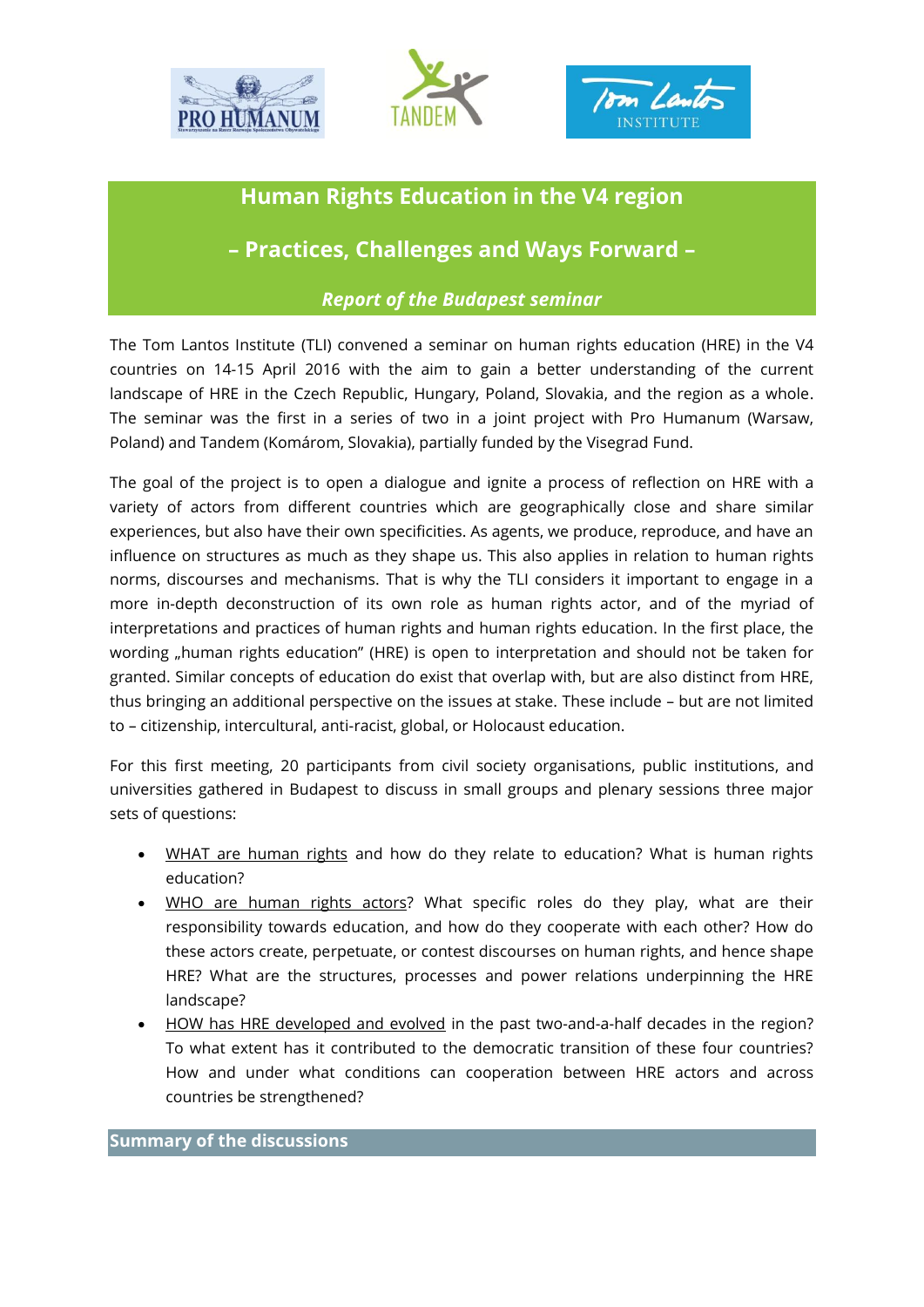Overall discussions revealed a certain discontent among participants criticising the lack of interest in or commitment to HR and HRE from policy-makers, schools, but also the indifference of society at large. Attempts by civil society organisations to promote and implement HRE in schools would be hindered by a difficult, unsupportive and undemocratic environment in the education system, according to participants. Numerous complexities come to play in each of these countries, making it more difficult to tackle the root of the problem. For instance, the reluctance of teachers to address HR in their classes may come from a lack of appropriate training during their university studies, whilst most curricula include HR-related issues however only marginally. In the course of the seminar, participants identified a wide range of challenges in the four countries, some systemic, others more related to practices and methodological issues.

Systemic challenges include the calling into question of human rights and its motives, perceived negatively by some stakeholders or decision makers as a "foreign", sometimes "Western", theoretical concept that is too removed from people's everyday lives. This is both a symptom of a weak socialisation of human rights, and a hurdle to the implementation of HRE in schools. How to make HRE relevant enough to teachers and educational decision-makers so that it is mainstreamed in the curriculum? At the same time, civil society organisations carry out *ad hoc*  extra-curricular HRE activities in schools successfully and many teachers show interest in being trained on human rights related issues. In the view of some participants, governmental influence on curricula would limit or even prevent the inclusion and development of HRE in schools; yet governments in all EU member states formally committed to mainstreaming HRE. This reflects how precarious cooperation remains between all stakeholders, in particular civil society organisations and governmental institutions. Two reasons leading to this situation have emerged in the discussions: lack of mutual trust, but also diverging perceptions of what HRE should be in schools in terms of methods of teaching and topics to be addressed. Indeed, governmental attempts to include HRE activities in schools (such as compulsory voluntary service in Hungary) have been accused of being against the very essence of HRE – that is education *about*, *through* and *for* human rights. The role of neutral actors such as ombudspersons in bringing all stakeholders around the table has been highlighted as a possible solution to overcome poor cooperation and lack of dialogue. Overall in most countries there is a formal commitment to HRE, yet in practice these commitments are not adequately implemented. This has been explained by the fact that governments tend to underestimate the importance and role of HRE in democracies.

Participants touched upon more concrete, methodological challenges that will be discussed more in-depth in the upcoming seminar. For instance, most issues addressed in HRE are sensitive or even controversial, yet teachers are usually not equipped with appropriate and adequate methods. At the same time, handbooks and teaching materials do exist, yet their use, translation, and local adaptation arestill very limited. Arguably, a few issues appear to be even more challenging to address in the classroom, such as antigypsyism, anti-migrant sentiment, extremism, hate speech and freedom of speech. Moreover, vulnerable and marginalised groups would be more difficult to reach out to, a.o. due to intrinsic inequalities in the education system. Despite these difficulties, several practices have been highlighted as potential opportunities for the implementation of HRE within the formal education system, such as compulsory school parliaments or volunteering activities in schools. Yet these initiatives are criticised by many, seminar attendees and wider civil society alike, for being *ad hoc*, ill-functioning, or even counter